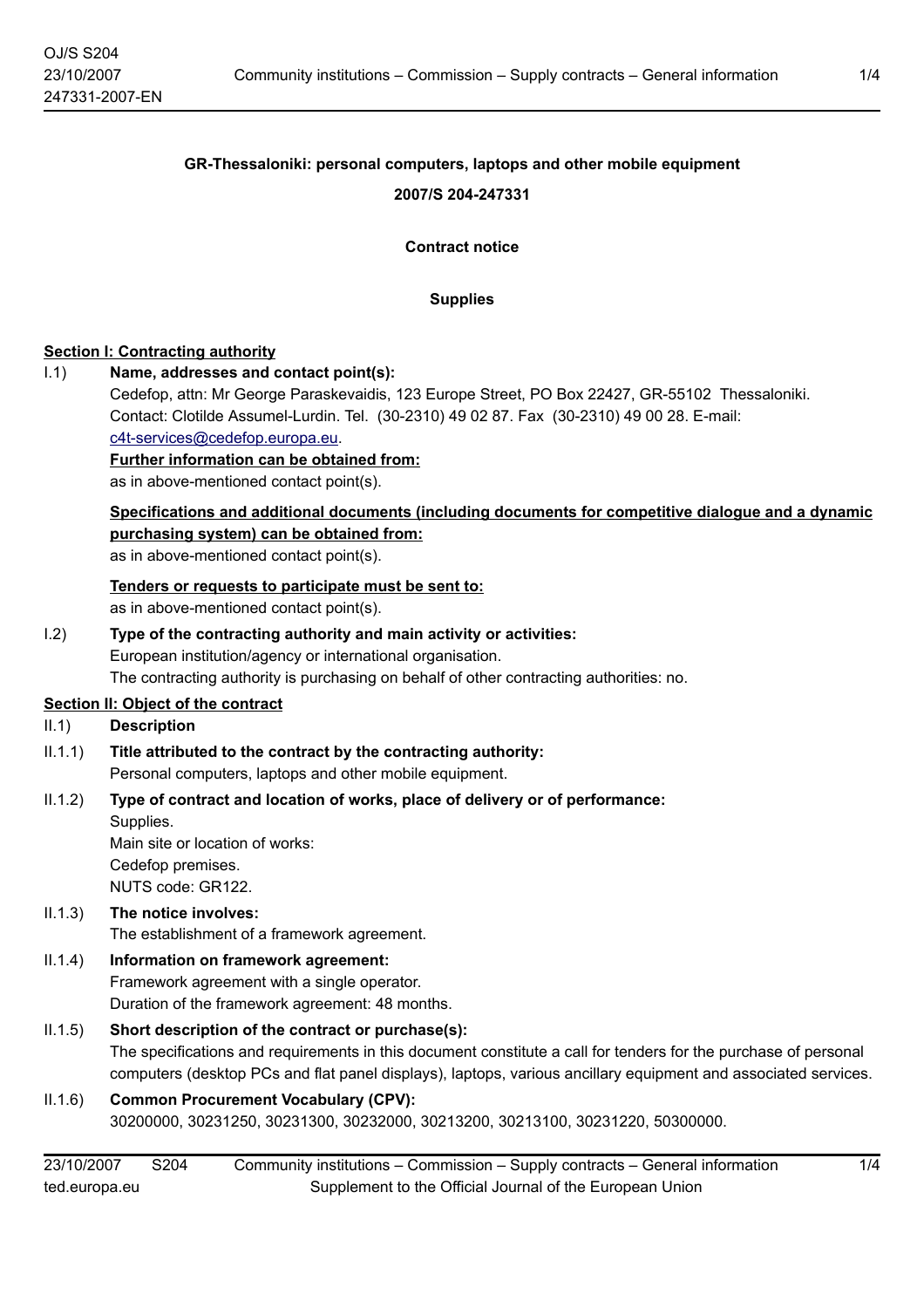| II.1.7)                                                                                           | <b>Contract covered by the Government Procurement Agreement (GPA):</b><br>Yes.                                                   |
|---------------------------------------------------------------------------------------------------|----------------------------------------------------------------------------------------------------------------------------------|
| II.1.8)                                                                                           | <b>Division into lots:</b>                                                                                                       |
|                                                                                                   | Yes.                                                                                                                             |
|                                                                                                   | Tenders should be submitted for 1 or more lots.                                                                                  |
| II.1.9)                                                                                           | Variants will be accepted:                                                                                                       |
|                                                                                                   | No.                                                                                                                              |
| II.2)                                                                                             | Quantity or scope of the contract                                                                                                |
| II.2.1)                                                                                           | <b>Total quantity or scope:</b>                                                                                                  |
|                                                                                                   | Maximum expenditure over 4 years:                                                                                                |
|                                                                                                   | for lot 1- EUR 190 000;                                                                                                          |
|                                                                                                   | for lot 2 - EUR 70 000.                                                                                                          |
| II.2.2)                                                                                           | <b>Options:</b>                                                                                                                  |
|                                                                                                   | No.                                                                                                                              |
| II.3)                                                                                             | Duration of the contract or time-limit for completion:                                                                           |
|                                                                                                   | Duration: 24 months from the award of the contract.                                                                              |
| <b>Information about lots:</b><br>Lot No 1- Personal computers                                    |                                                                                                                                  |
|                                                                                                   |                                                                                                                                  |
| 1)                                                                                                | <b>Short description:</b>                                                                                                        |
|                                                                                                   | Acquisition of personal computers (desktop PCs and flat panel displays), various ancillary equipment and<br>associated services. |
|                                                                                                   |                                                                                                                                  |
| 2)                                                                                                | <b>Common procurement vocabulary (CPV):</b><br>30200000, 30231300, 30231250, 30232000, 50300000.                                 |
|                                                                                                   |                                                                                                                                  |
| 3)                                                                                                | <b>Quantity or scope:</b><br>Maximum expenditure for 4 years: EUR 190 000.                                                       |
|                                                                                                   | <b>Additional information about lots:</b>                                                                                        |
| 5)                                                                                                | The contract shall be awarded to the tenderer submitting the tender offering the best value for money (best                      |
|                                                                                                   | quality-price ratio principle).                                                                                                  |
|                                                                                                   | Lot No 2 - Laptops and other mobile equipment                                                                                    |
|                                                                                                   |                                                                                                                                  |
| 1)                                                                                                | <b>Short description:</b><br>Acquisition of laptops, various ancillary equipment and associated services.                        |
|                                                                                                   |                                                                                                                                  |
| 2)                                                                                                | Common procurement vocabulary (CPV):<br>30213200, 30213100, 30231220, 50300000, 30232000.                                        |
|                                                                                                   |                                                                                                                                  |
| 3)                                                                                                | <b>Quantity or scope:</b><br>Maximum expenditure over 4 years: EUR 70 000.                                                       |
|                                                                                                   | <b>Additional information about lots:</b>                                                                                        |
| 5)                                                                                                | The contract shall be awarded to the tenderer submitting the tender offering the best value for money (best                      |
|                                                                                                   | quality-price ratio principle).                                                                                                  |
| Section III: Legal, economic, financial and technical information                                 |                                                                                                                                  |
| III.1)                                                                                            | <b>Conditions relating to the contract</b>                                                                                       |
| III.1.1)                                                                                          | Deposits and guarantees required:                                                                                                |
|                                                                                                   |                                                                                                                                  |
| Community institutions Commission<br>0.001<br>Cunalyzanterate Canaval information<br>$22/10/2002$ |                                                                                                                                  |

2/4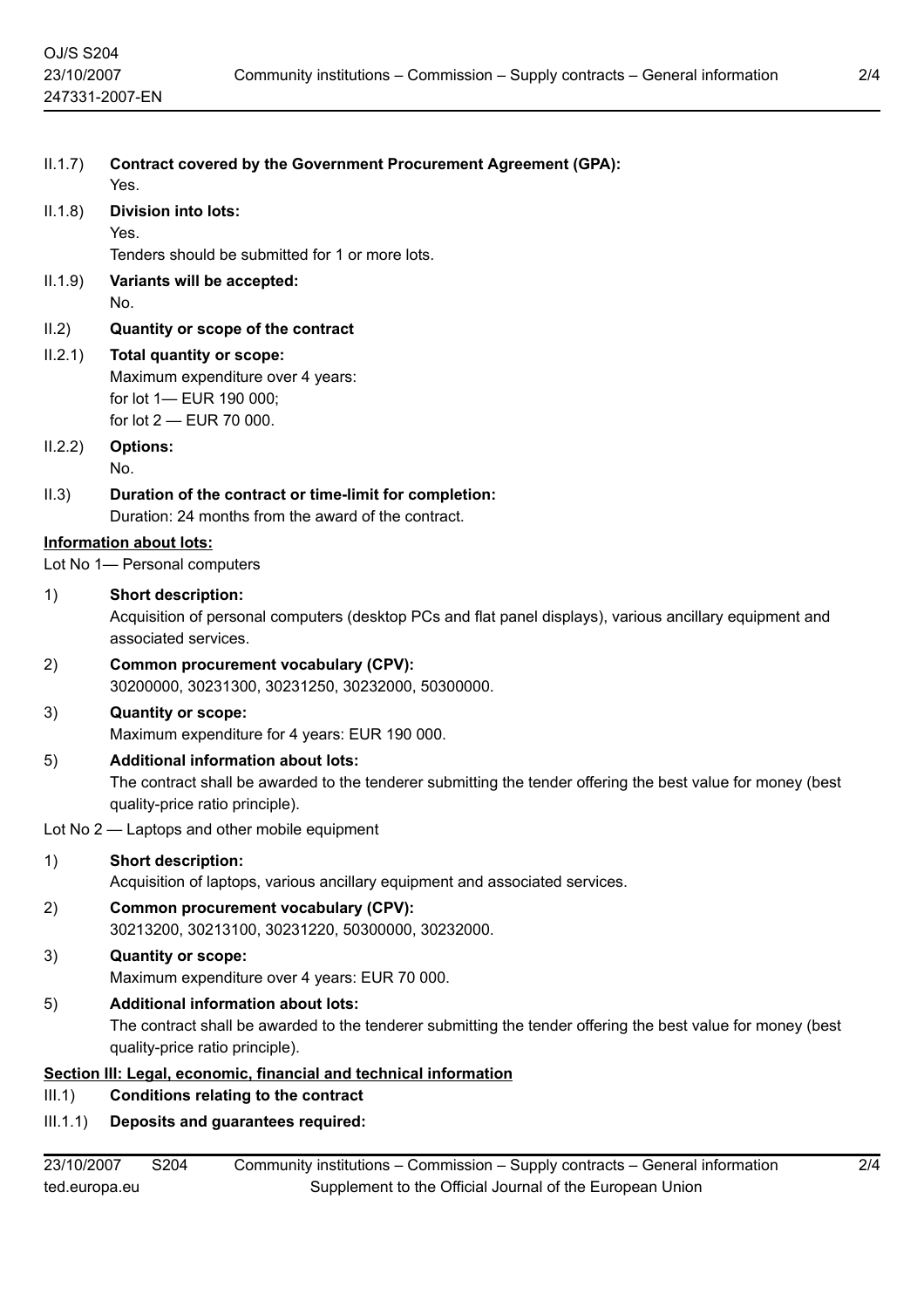See tendering documents.

- III.1.2) **Main financing conditions and payment arrangements and/or reference to the relevant provisions regulating them:** See tendering documents.
- III.1.3) **Legal form to be taken by the group of economic operators to whom the contract is to be awarded:** See tendering documents.
- III.1.4) **Other particular conditions to which the performance of the contract is subject:** Yes.

Subcontracting is allowed. For more information please refer to tendering documents.

- III.2) **Conditions for participation**
- III.2.1) **Personal situation of economic operators, including requirements relating to enrolment on professional or trade registers:**

Information and formalities necessary for evaluating if requirements are met: see tendering documents.

III.2.2) **Economic and financial capacity:**

Information and formalities necessary for evaluating if requirements are met: see tendering documents.

## III.2.3) **Technical capacity:**

Information and formalities necessary for evaluating if requirements are met: see tendering documents.

III.2.4) **Reserved contracts:** No.

## **Section IV: Procedure**

- IV.1) **Type of procedure:** Open.
- IV.2) **Award criteria**
- IV.2.1) **Award criteria:**

The most economically advantageous tender in terms of the criteria stated in the specifications, in the invitation to tender or to negotiate or in the descriptive document.

- IV.2.2) **An electronic auction will be used:** No.
- IV.3) **Administrative information**
- IV.3.1) **File reference number attributed by the contracting authority:** AO/E/ICTF/PCs-Laptops/017/07.
- IV.3.2) **Previous publication(s) concerning the same contract:** Prior information notice Notice number in OJ: [2007/S 71-86408](http://ted.europa.eu/udl?REQUEST=Seek-Deliver&LANGUAGE=en&DOCID=86408-2007) of 12.4.2007.
- IV.3.3) **Conditions for obtaining specifications and additional documents or descriptive document:** Time-limit for receipt of requests for documents or for accessing documents: 5.11.2007.

Payable documents: no.

# IV.3.4) **Time-limit for receipt of tenders or requests to participate:**

23/10/2007 S204 ted.europa.eu Community institutions – Commission – Supply contracts – General information Supplement to the Official Journal of the European Union